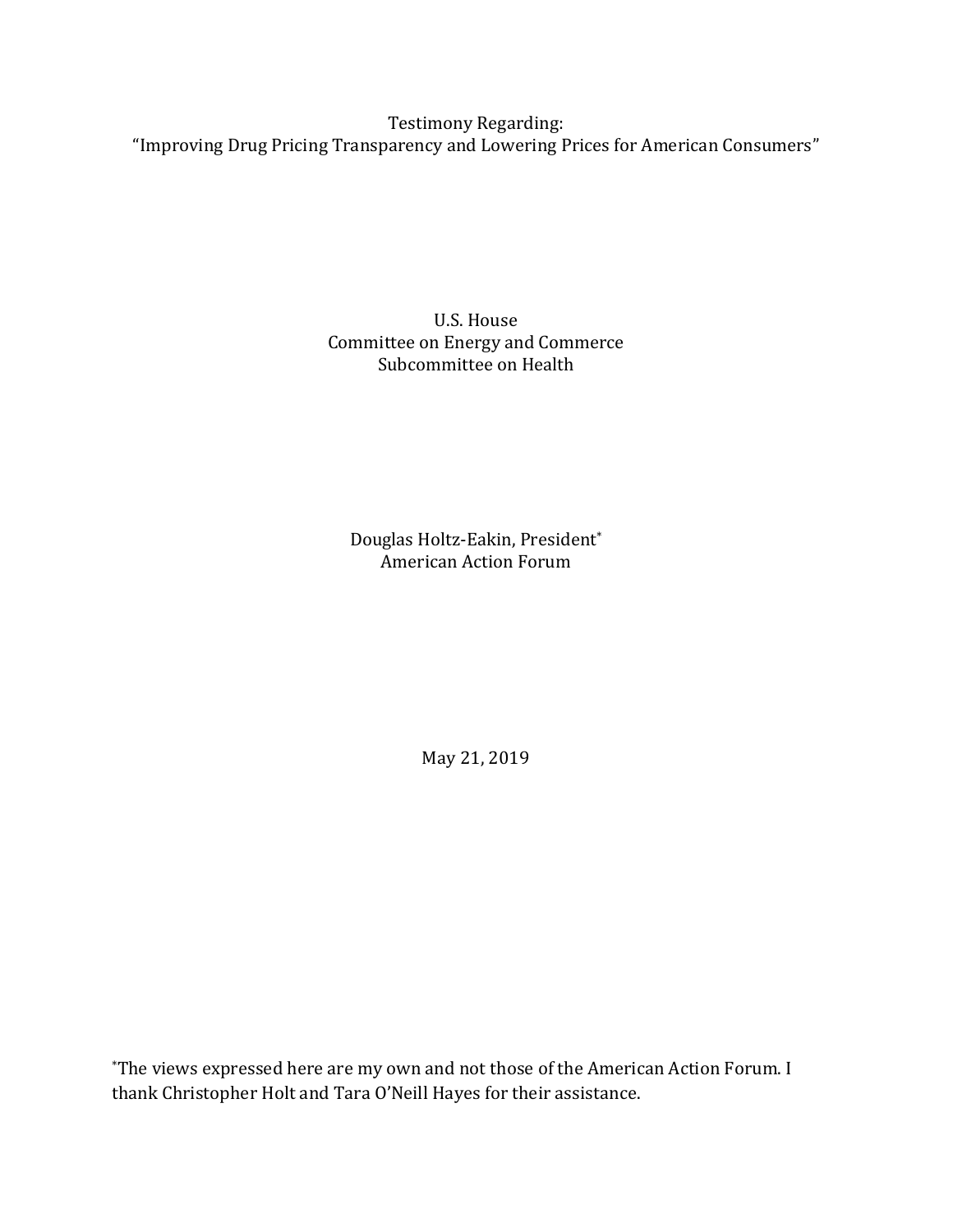Chairman Pallone, Ranking Member Walden, and members of the committee, thank you for the opportunity to testify today regarding H.R. 2113, the Prescription Drug STAR Act which includes in part or in total: H.R. 2069, the SPIKE Act; H.R. 2064, requiring manufacturers to report certain kinds of product samples provided to health care providers; H.R. 2115, the Public Disclosure of Drug Discounts Act; and H.R. 2087, the Drug Price Transparency Act—as well as H.R. 2296, the FAIR Drug Pricing Act of 2019**,** H.R. 2376, the Prescription Pricing for the People Act, and the CLAY Act. These pieces of legislation are, as the two main themes alluded to in this hearing's title suggest, best viewed from the perspective of lowering the prices of prescription drugs and increasing transparency in the pharmaceutical industry. These seemingly straightforward concepts are, unfortunately, not as simple as one might hope.

- 1. Lowering the prices paid by Americans for drugs is, in itself, a good idea. But the objective presumes that Americans are currently paying "too much" for pharmacological treatments. In fact, the conceptual arguments and evidence are riddled with ambiguity. Prices need to be high enough to sustain innovation, but no more. And measures such as list prices, net prices, out-of-pocket prices, development costs, and total spending on drugs have displayed very different patterns over time.
- 2. Transparency is a healthy safeguard against abuse, especially in the case of government programs. Transparency taken to an extreme, however, can have negative effects, particularly in the private sector in the context of healthy marketdriven competition.

Let me discuss each of these points further.

## **Identifying the Problem: Patterns in Drug Prices and Costs**

The first step in identifying whether there is a drug pricing problem is to differentiate between prices, costs, and spending, which are related but not identical concepts. Concerns about increasing drug prices might refer to a narrow definition focused on the sales prices (or "list price") set by drug manufacturers. Alternatively, the problem might not be with all drugs, but instead with the high prices of particular drugs. Or the problem may be the increasing prescription drug prices paid by patients at the pharmacy counter, which has resulted—at least in part—from an increase in high-deductible health plans and increasing use of co-insurance (as opposed to co-pays).

We could consider increasing drug costs in the context of overall prescription drug expenditures, whether in dollar figures or as a percentage of National Health Expenditures. Because spending is a function of both price and quantity, this could result from increased utilization due to rising national reliance on prescription drugs or broader access to them. History has proven the best way to reduce the price of a good for which there is growing demand is to increase its supply through competition. For drug pricing, that means bringing generics and biosimilars to market to compete with brand-name drugs.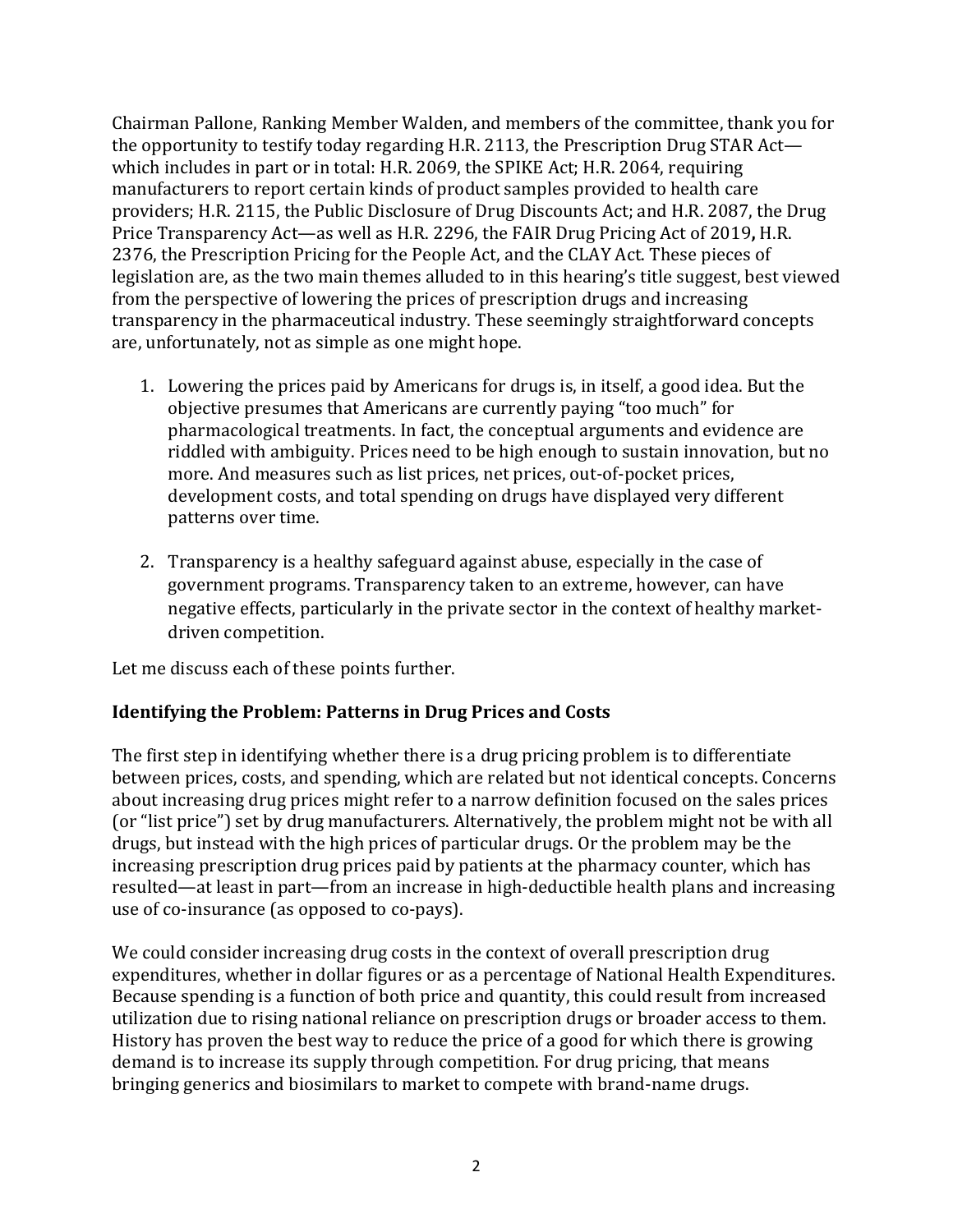From my perspective, there is no broad prescription-drug pricing crisis. Indeed, in most instances, things are working just fine. Rather what we face are more targeted challenges. Among them is the price of specialty drugs and biologics, which are expensive to develop and manufacture and frequently treat a limited population. In these instances, particularly with oncology drugs, it is important to make sure that the price of the treatments correlate to the value they provide patients and society as a whole. Is the policy objective ultimately low prices or is it to acquire high-value treatments? It is easy to have low-priced drugs; they, however, may not do much good. Conversely, it might make sense to spend more for a drug if its therapeutic benefits are high enough.

## **Transparency's Positive and Negative Implications**

Many of the bills before this committee today address the issue of transparency. Transparency can bring honesty and integrity to decision-making processes. Transparent pricing information allows consumers to easily differentiate between their cost for products and services, and market competition is enhanced.

Further, when the government has clear information on what is happening within federal programs it can help the government better manage those programs. Several of the policies being considered today seek to provide the government with just such insight. In some cases, however, these policies go beyond that objective in ways that are concerning.

Transparency requirements can have unintended consequences. For example, H.R. 2264 which admirably seeks to expose potential conflicts of interest—might result in fewer medication samples being made available to providers, ultimately harming those patients with constrained ability to pay who benefit most from sample treatments. Caution and a considered examination of the potential side effects of transparency requirements is advisable.

Other proposals under consideration advocate transparency for internal proprietary information of private companies engaged in business transactions with other private entities, as in the case of H.R. 2115. This seems to me an inappropriate overreach. On the other hand, the federal government might well have reason to know some of the information sought in H.R. 2115 in the context of the Medicare Part D program. That information, however, should be held in confidence rather than shared publicly so as to preserve the competitive nature of the program. The government should not, except in exceptional circumstances, expose the details of private contracts between private parties, disclose the proprietary information of private entities, or unnecessarily disrupt the competitive advantages of private actors.

Let me now turn to the specific proposals before the committee today.

#### **H.R. 2069, the SPIKE Act**

The Stopping the Pharmaceutical Industry from Keeping drugs Expensive (SPIKE) Act (H.R. 2069) requires the Secretary of Health and Human Services (HHS), at least once a year, to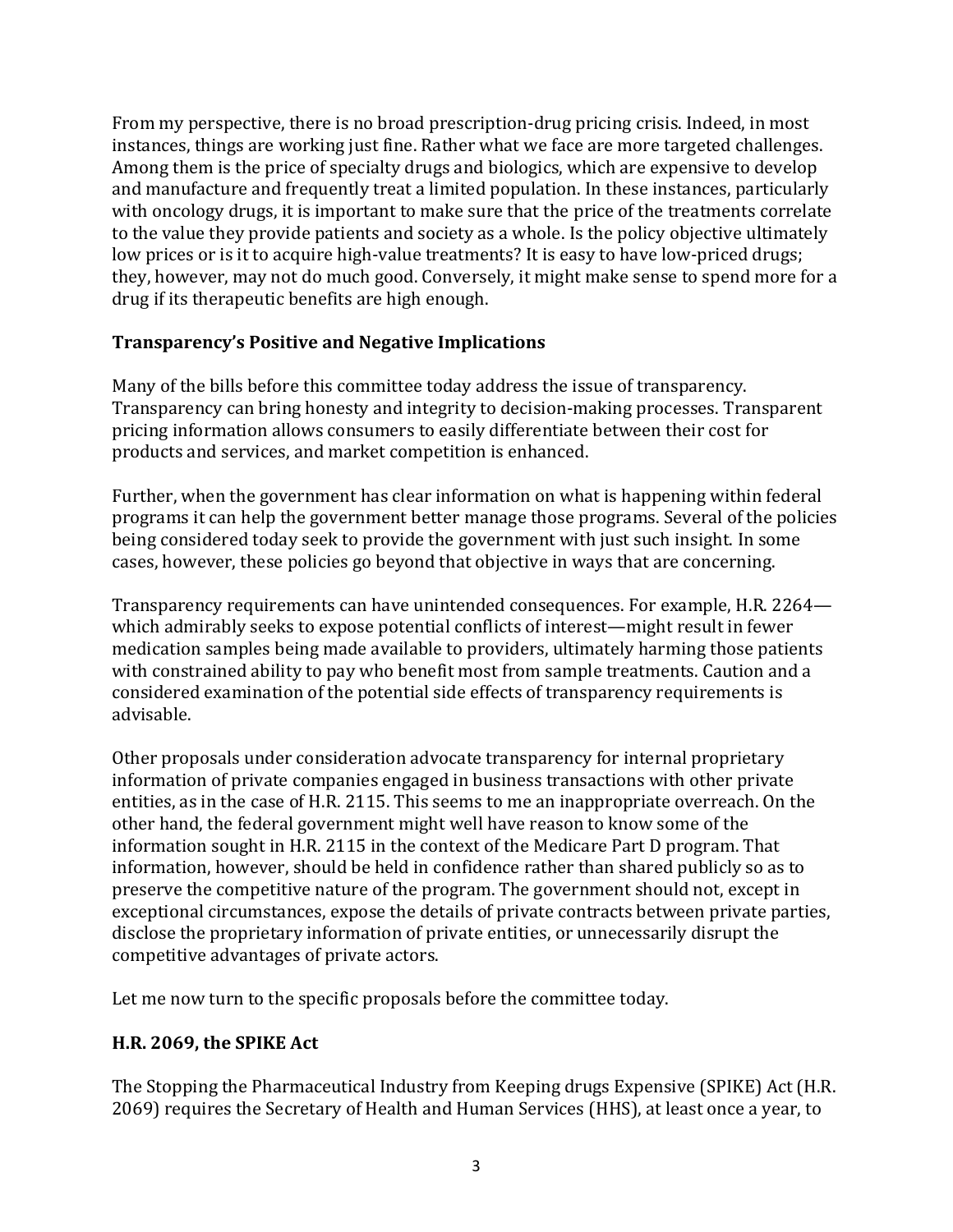determine if the price of a drug has increased by a given minimum amount over a specified lookback period, and if so, to require the manufacturer of the drug to submit documentation justifying that price increase.

I have a number of concerns with this legislation. First, the triggers specified in legislation, particularly the last one for newly available drugs with an expected cost or spending per user of \$26,000 or more per year, are arbitrary and will place a significant burden on the manufacturers of new and innovative drugs. This burden could discourage development of new drugs, or at the very least divert important, valuable resources from productive activities.

I am also troubled by the requirement that the Secretary post online alternative percentages, dollar amounts, and lookback periods that, if applied, would increase the number of drugs for which a SPIKE increase would have been triggered, and the number of drugs that would be subject to the triggers, if those benchmarks were applied. Further, I find the information required as part of a company's justification to be overly intrusive. No other industry has such requirements.

Finally, I am not convinced that these requirements will actually do anything to bring down prices, and there are no enforcement measures being granted to make prices come down if Congress learns something it finds objectionable from these reports.

I understand an amendment has been introduced to provide exemptions for new drugs if they treat a rare disease or condition, are the first drug approved to a certain indication, or are designated by the Food and Drug Administration (FDA) as a fast-track product. Such an amendment may mitigate the deterrent effect for much-needed new treatment options. Over 95 percent of the 7,000 known rare diseases still have no treatment option, and drugs now cost more than \$3 billion on average to develop. 1,2 The chances that a new rare disease treatment would not meet the threshold here are close to zero. Congress should carefully consider these implications.

## **H.R. 2296, the FAIR Drug Pricing Act of 2019**

The Fair Accountability and Innovation Research (FAIR) Drug Pricing Act (H.R. 2296) requires drug manufacturers to publicly report and provide justification for any pending price increases for certain drugs provided to Medicare and Medicaid beneficiaries 30 days prior to the increase. This legislation is similar to the SPIKE Act except that it requires advance notification rather than a post-hoc explanation and is more limited in terms of the scope of the drugs to which these requirements will apply. The FAIR Act focuses on physician- and hospital-administered drugs, and excludes vaccines and drugs used to treat rare diseases or conditions.

Between the two bills, the FAIR Act seems to be more narrowly focused on the drugs which are likely to be the most expensive and may therefore result in less of a regulatory burden for the industry overall. Further, because the legislation does not have a launch-price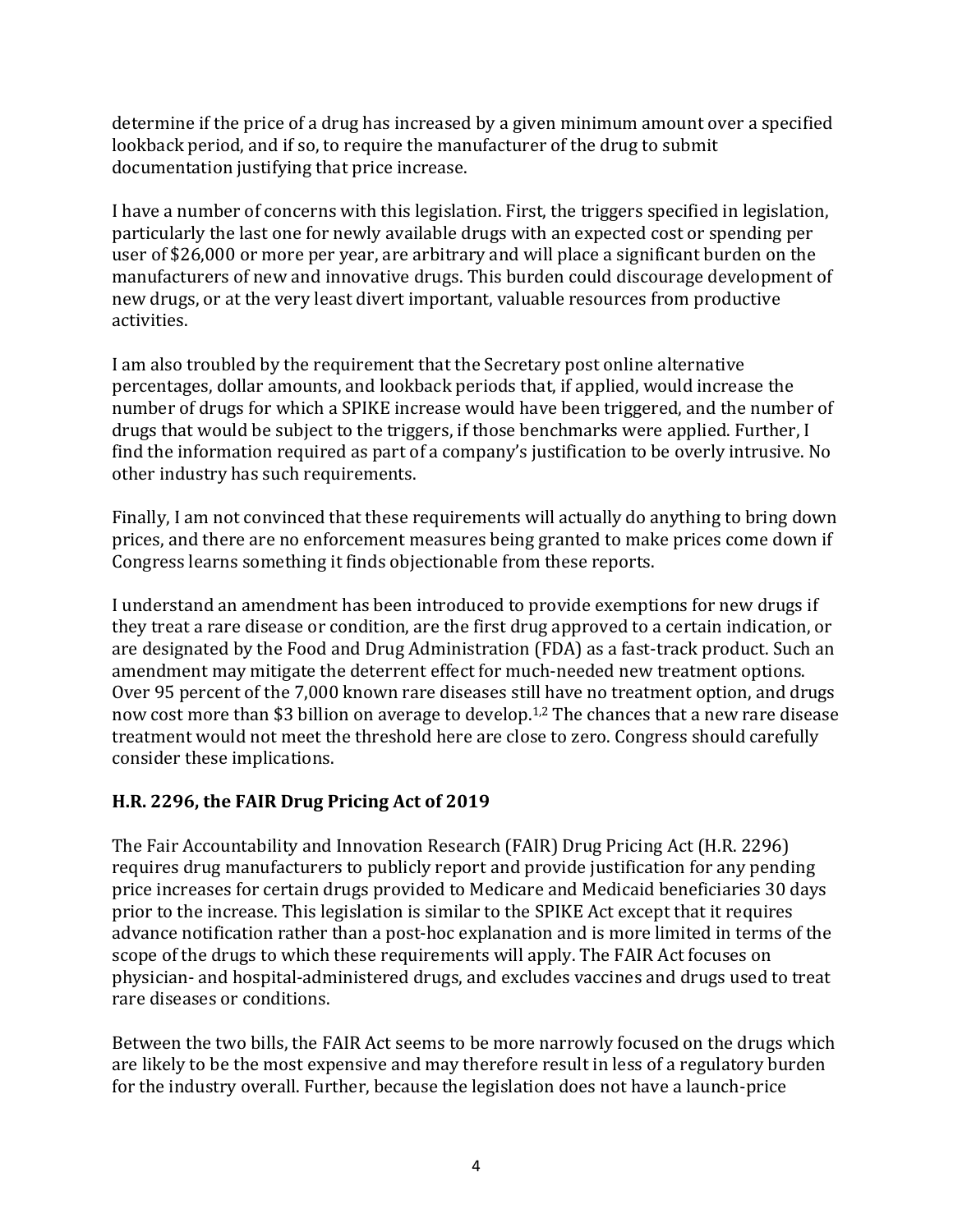trigger and provides exemptions for rare disease drugs, it is less likely to deter the development of new and innovative products.

## **H.R. 2064, Product Sample Reporting Requirements**

The next section of the STAR Act mirrors H.R. 2064, which would require manufacturers of certain drugs, devices, biologicals, and medical supplies to report on product samples provided to certain health care providers. This reporting would be in addition to existing requirements imposed by the Affordable Care Act to report financial interests to the Centers for Medicare and Medicaid Services. Manufacturers providing payments or product samples would now also be required to submit electronically to HHS a form detailing the total quantity and value of all payments or other transfers of value provided to all covered recipients and the name of the drug, device, or supply provided, as well as any other information the Secretary may request. Much of this information is already required to be provided to FDA. This information would also be required to be included in a tax return filed by the company.

This transparency can be very valuable. Taxpayers and consumer deserve to know what factors might be influencing their providers' prescribing decisions. But it is unclear what this reporting requirement will accomplish besides increased regulatory burden and the potential to discourage the provision of samples.

Product samples provide significant patient benefit, particularly when a patient is unsure which product might be best for him or her. The patient can try a product, which might be quite expensive, without worrying about potential sunk cost if it turns out to be ineffective. Free samples are also quite beneficial when an insurance plan requires prior authorization. The free product sample allows the patient to begin treatment right away, at no cost until insurance coverage kicks in. It may be worth monitoring for this possibility and reevaluating the usefulness of this requirement in the future.

There is an important difference, however, between publishing such data and using the reported data to improve understanding of the industry. The Medicare Payment Advisory Commission (MedPAC) has recommended that product sample information be made available to oversight authorities and researchers "to study their impact on prescribing patterns, overall drug spending, and patients' adherence to treatment regimens."<sup>3</sup>

MedPAC also notes findings from several studies which suggest limiting samples might be beneficial. A 2008 study found that wealthy and insured patients were more likely to receive free samples than poor and uninsured individuals.<sup>4</sup> Physicians who receive free samples of a new drug are more likely to prescribe it.<sup>5</sup> Patients who receive free samples have higher out-of-pocket spending on drugs than patients who do not receive samples (presumably because they are reluctant to switch off the brand-name drug for which they've received a free sample once the sample runs out).<sup>6</sup> And physicians are more likely to prescribe generic medicines to uninsured patients when they no longer have access to samples.7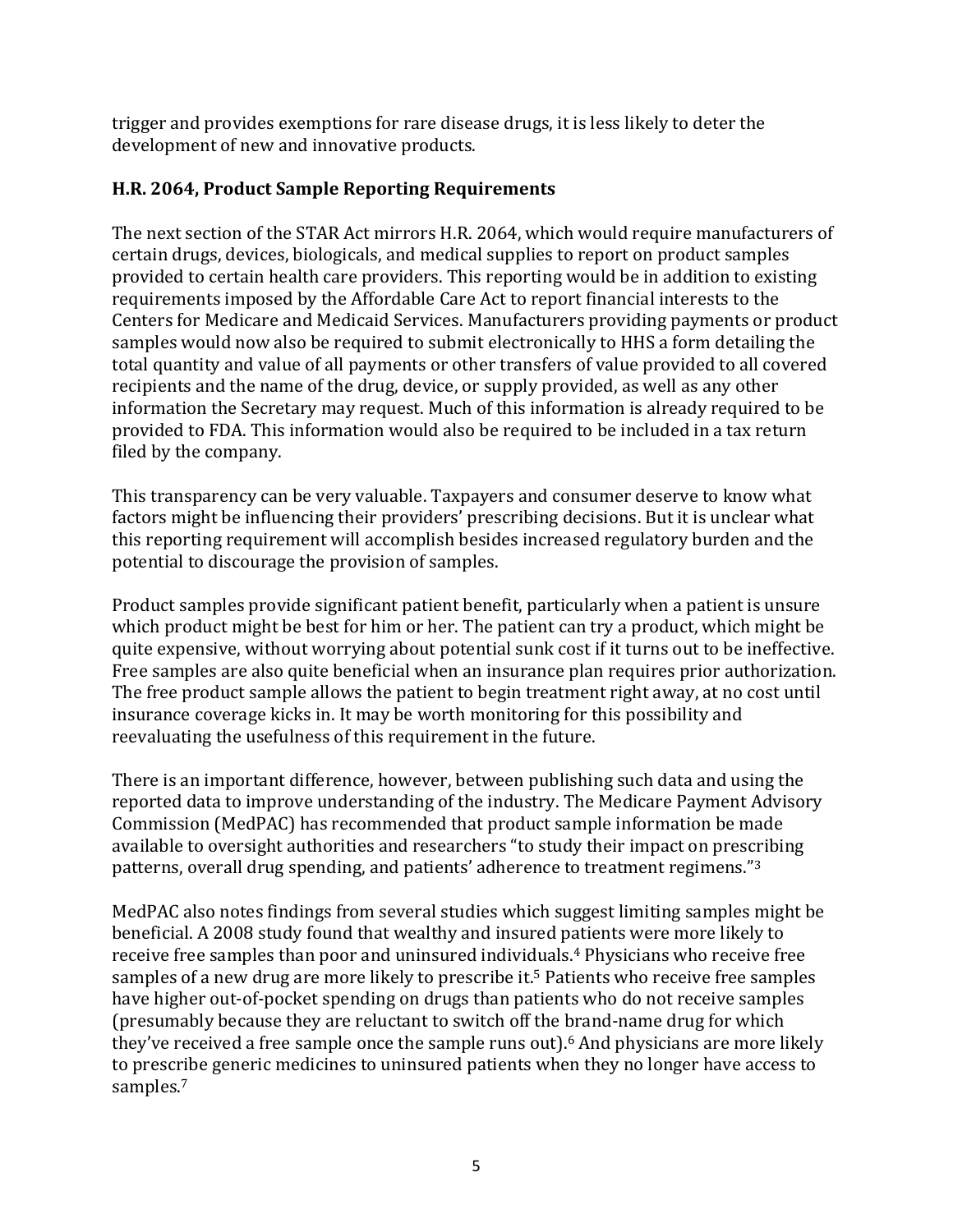For these reasons, the Committee may want to focus on collecting the data and giving the agencies the authority to permit access to those data to study more thoroughly the potential impacts on patients, both positive and negative.

## **Analysis and Report on Inpatient Hospital Drug Costs**

This section of the STAR Act requires the Secretary of HHS to analyze drugs furnished in inpatient settings, assessing drug costs, Medicare spending, volume, and spending per admission, as well as the trends of each of these variables by hospital size, whether the hospital is in an urban or rural area, whether it is a teaching hospital or not, and the impact of drug shortages on services furnished in an inpatient setting. The Secretary is then required to report the findings to Senate Finance and House Ways and Means Committees. In order to pay for this study, \$3 million would be transferred from the Medicare Hospital Insurance (HI) Trust Fund.

I have no doubt this will be useful information for policymakers, but shifting money from the HI Trust Fund, which is already scheduled to be depleted in just seven short years, may not be the best use of those funds. Three million dollars is enough money to pay the hospital costs of 539 Medicare beneficiaries in 2020, according to the latest Medicare Trustees Report.<sup>8</sup>

# **H.R. 2115, the Public Disclosure of Drug Discounts Act**

This section of the legislation, H.R. 2115, the Public Disclosure of Drug Discounts Act, requires the Secretary to make information regarding pharmacy benefit manager (PBM) and drug manufacturer rebates, discounts, and price concessions, as well as generic dispensing rates publicly available, and requires this information to be provided separately for each PBM. The language does stipulate that the data should be displayed in a manner that prevents the disclosure of information on rebates, discounts, and price concessions, at the individual drug or plan level. In order to ensure confidentiality of proprietary information, the information would be required to be aggregated by drug class, but only if the Secretary determines the number of drugs in a class is sufficient to meet the confidentiality requirement. Further, one year's data must only be made available after two years have passed.

In thinking about this proposal, a number of issues arise. First, while I appreciate the importance of understanding the effectiveness of the Part D and other programs, I do not see a reason for a federal role in commercial market negotiations.

Second, with regard to government programs, it is important to distinguish between those data needed to understand how well programs are working, and data in general. The former could be made available to MedPAC and other researchers, but not disclosed in general.

If information is made public, it is important to not provide so much data that competition is damaged. While this may seem counterintuitive, many economists agree that there is the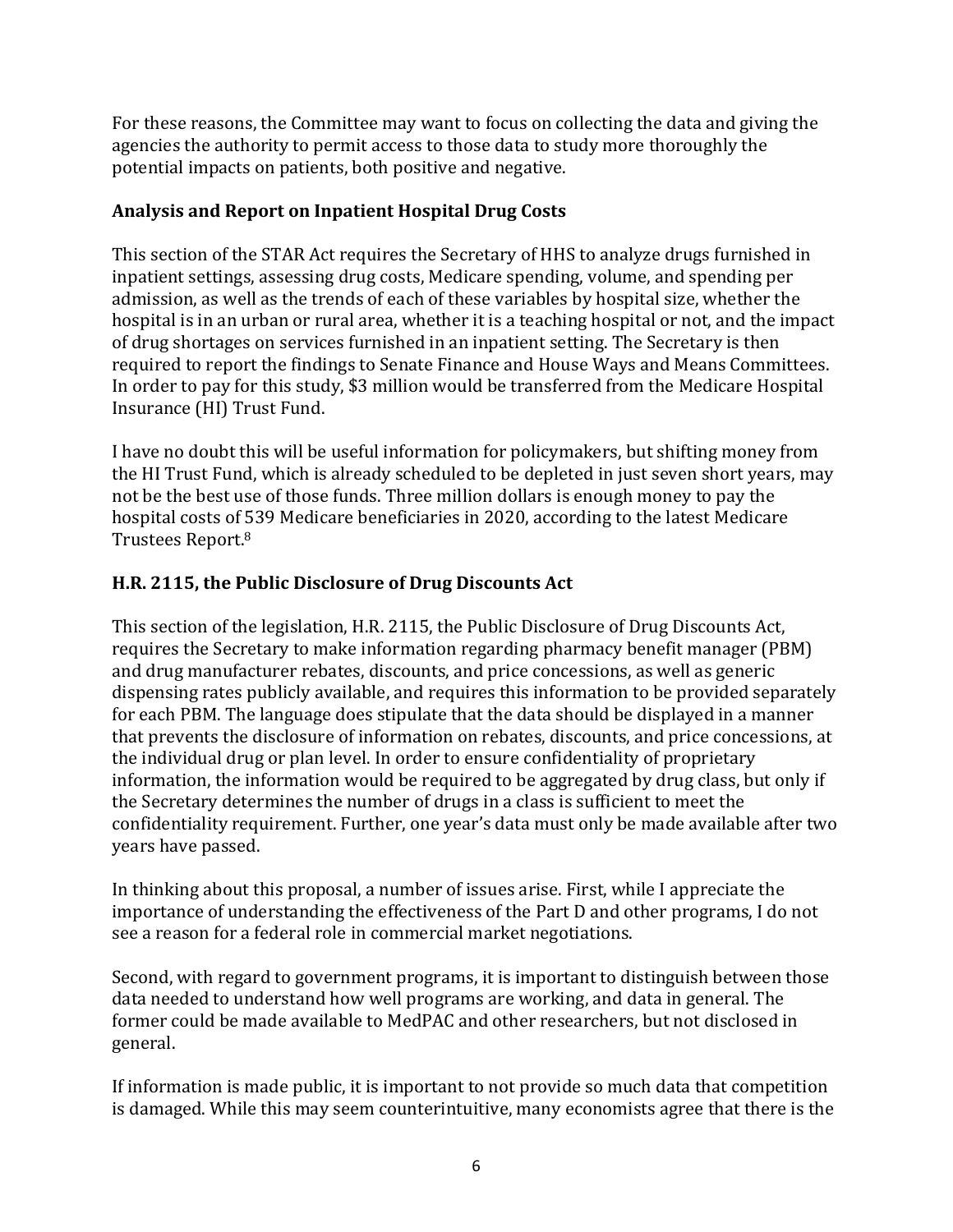potential for price transparency to backfire and lead to higher prices, rather than lower prices. For publicly available data, it is worth considering the appropriate number of drugs in a given class. A manufacturer could easily figure out the price and rebate amounts of their competitor if there are just two drugs, for example. This could violate the intent to protect proprietary information and could illustrate for a company how much it could raise its price and still be the cheaper option.

## **H.R. 2087, the Drug Price Transparency Act**

H.R. 2087, would require drug manufacturers without a rebate agreement in effect for the Medicaid Drug Rebate Program to report ASP pricing information for the purpose of determining the appropriate Medicare Part B payment rate for such a drug. The information provided would be subject to audit by the HHS Office of the Inspector General (OIG) and subject to verifying surveys of wholesalers and manufacturers conducted by HHS. Further, the OIG will be required to submit a report to Congress on the accuracy of ASP data and any recommendations on how to improve it.

This has been recommended by MedPAC and it seems reasonable that HHS have the information needed to ensure correct payment for products and services.

## **H.R. 2376, the Prescription Pricing for the People Act**

The Prescription Pricing for the People Act, H.R. 2376, requires the Federal Trade Commission (FTC) to study the role of intermediaries, such as PBMs, in the pharmaceutical supply chain and whether industry stakeholders engage in anti-competitive and nonconsumer-friendly behaviors. If so, the FTC should make recommendations to Congress as to how to make the market more competitive and transparent. The FTC should also make recommendations that would help ensure consumers benefit from the discounts and rebates provided to the various industry stakeholders.

It seems clear that there is a role for the FTC to take action where there are obvious abuses of monopoly power and anti-competitive behavior.

## **The Creating Lower Cost Alternatives for Your Prescription Drugs Act**

This legislation would reduce the co-payment amounts for drugs provided to low-income subsidy (LIS) Medicare Part D beneficiaries. Specifically, the co-pay amount for generic drugs would be reduced to \$0 by 2021 and a middle tier with a co-pay of \$1 would be added for single-source drugs. Multiple-source brand-name drugs would be on the third tier with a co-pay of \$3. These amounts would apply to both full and partial dual-eligible individuals, eliminating the current discrepancy in co-pay amounts between the two groups.

MedPAC has long recommended that co-pay amounts for LIS beneficiaries be reduced for generic drugs.<sup>9</sup> In 2016, 71 percent of high-cost enrollees (beneficiaries reaching the catastrophic coverage threshold) were LIS beneficiaries.<sup>10</sup> Part of the reason for this is that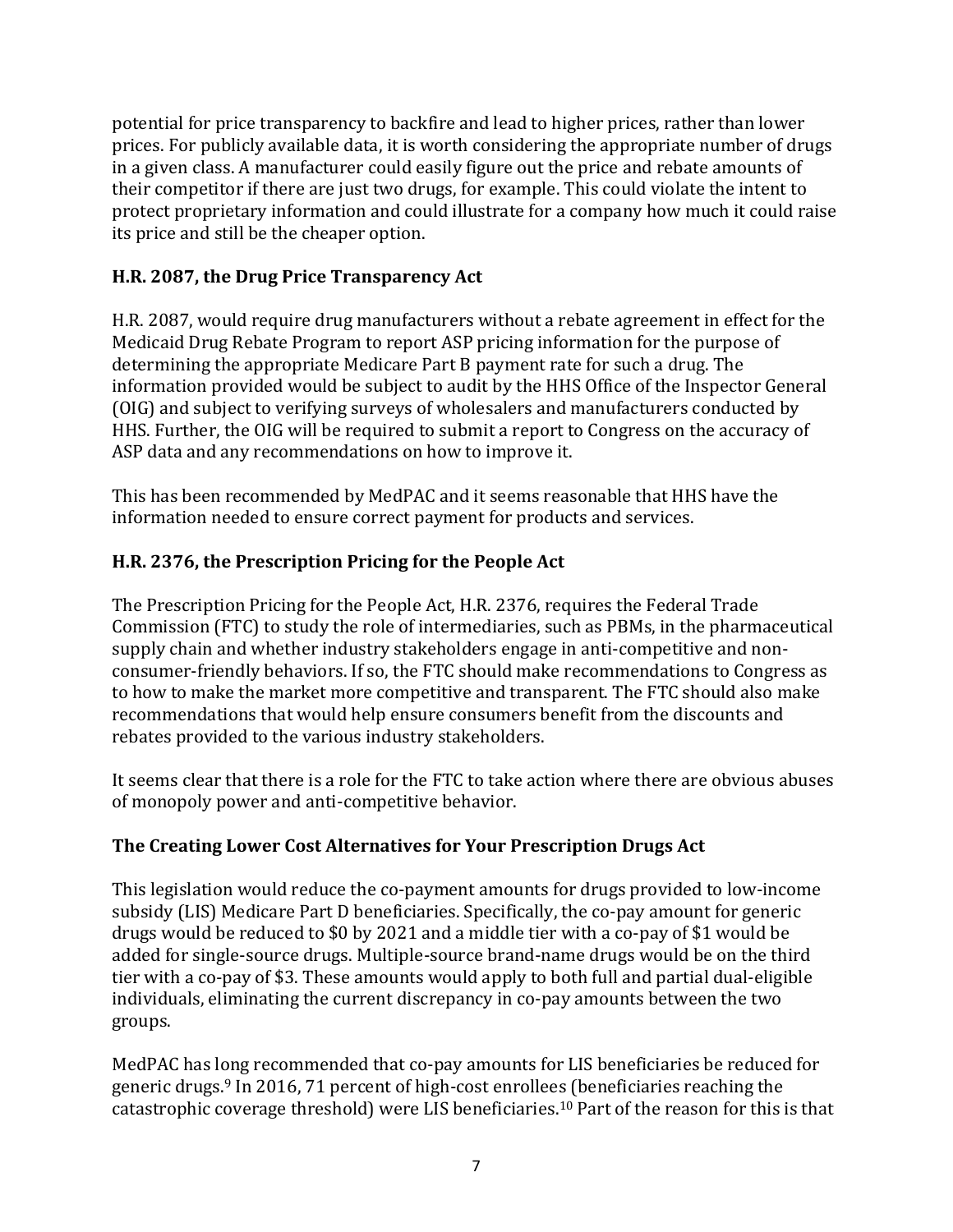LIS enrollees take more medicines and are more likely to use brand-name drugs, rather than simply needing more expensive medicines. MedPAC has noted that high-cost LIS beneficiaries took 18 more prescriptions, on average, than non-LIS high-cost enrollees in 2015,<sup>11</sup> and the generic dispensing rate has consistently been 4-5 percentage points lower for LIS enrollees than non-LIS enrollees.<sup>12</sup> This is likely because of the minimal price difference they face between generic and brand-name medicines. Reducing the generic copay amount to \$0 will provide a strong financial incentive for individuals with limited income to use generics rather than higher-cost brand-name drugs. Further, providing a middle tier for brand-name drugs which still have rights to exclusive market access (rather than placing these drugs on the higher co-pay tier with other brand-name multiple-source drugs) helps to not burden low-income individuals with a higher co-pay when there is no other option.